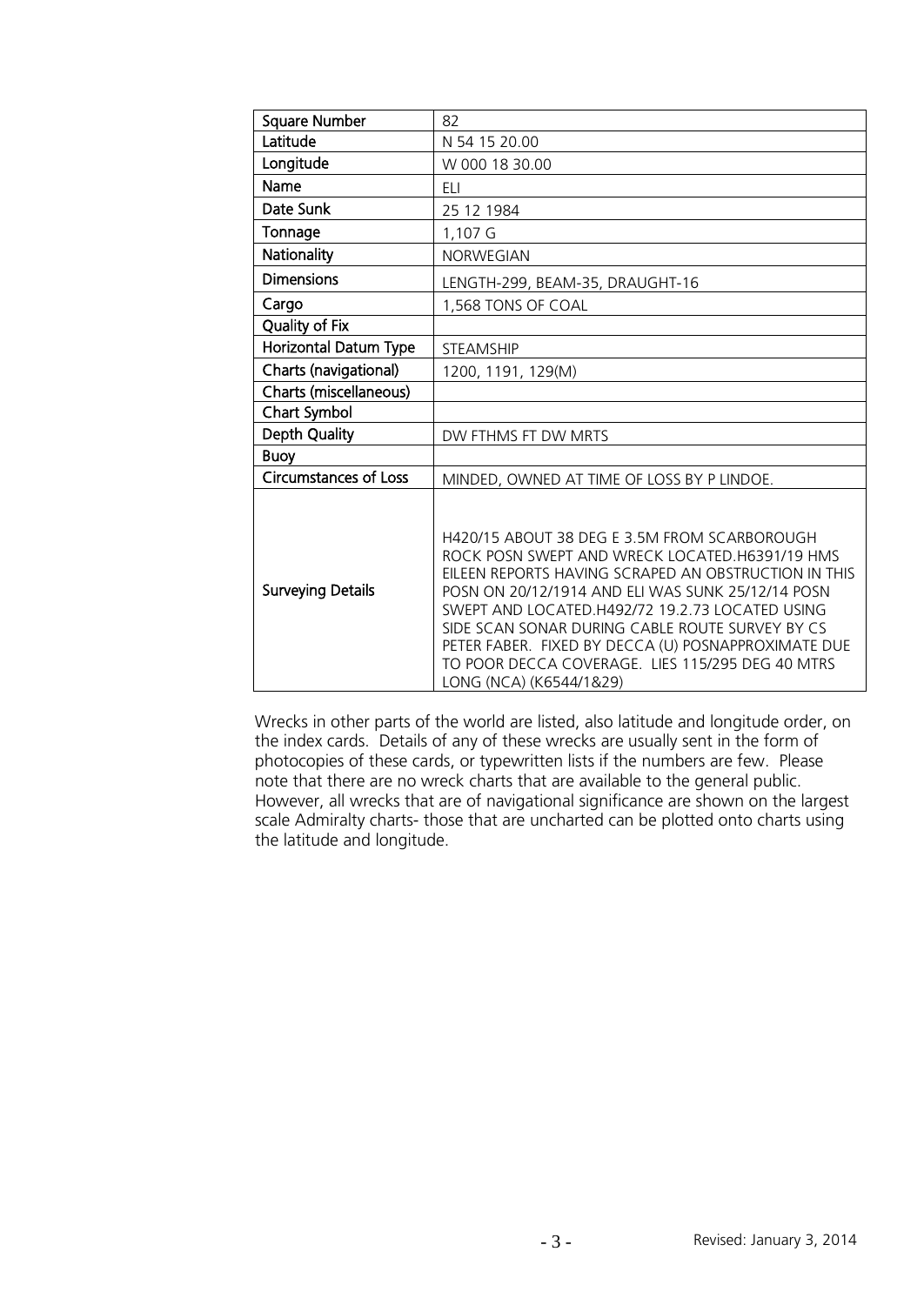| Argentina      | Servicio de Hidrografia Naval                        |
|----------------|------------------------------------------------------|
|                | Edificio Almirante Juan Pablo Sáenz Valiente         |
|                | Avenida Montes de Oca 2124                           |
|                | Capital Federal, República Argentina                 |
| Australia      | Royal Australian Navy                                |
|                | Hydrographic Service                                 |
|                | P.O. Box 1332                                        |
|                | North Sydney 2060                                    |
|                | New South Wales                                      |
| <b>Brazil</b>  | Directoria de Hydrografia e Navegacao                |
|                | Ministerio da Marinha                                |
|                | Ilha Fiscal                                          |
|                | Rio De Janeiro, RJ                                   |
| Canada         | Canadian Hydrographic Service                        |
|                | 615 Booth Street                                     |
|                | Ottawa                                               |
|                | Ontario K1A 0E6                                      |
| Chile          | Instituto Hydrografico de la Armada                  |
|                | Casilla 324                                          |
|                | Valparaiso                                           |
| Cuba           | Instituto Cubano de Hydrografia                      |
|                | Apartado 606                                         |
|                | Mariano 13                                           |
|                | Ciudad de la Habana                                  |
| <b>Denmark</b> | Miljøministeriet Kort & Matrikelstyrelsen            |
|                | Rentemestervej 8                                     |
|                | 2400 København NV                                    |
| Finland        | Merenkulkulaitos                                     |
|                | Porkkalankatu 5                                      |
|                | 00180 Helsinki                                       |
| France         | Établissement Principal de Service Hydrographique et |
|                | Océanographique de la Marine (EPSHOM)                |
|                | BP 30316                                             |
|                | 29603 Brest Cedex                                    |
| Germany        | Federal Maritime and Hydrographic Agency             |
|                | Bernhard-Nocht-Straß 78                              |
|                | 20359 Hamburg                                        |
|                | or.                                                  |
|                | Dierkower Damm 45                                    |
|                | 18146 Rostock                                        |
| Greece         | Hellenic Navy Hydrographic Service<br>Stratopedo     |
|                | Papagou                                              |
|                | TGN 1040 Athens                                      |
| Iceland        | Sjömälingar Islands                                  |
|                | Seljavegi 32                                         |
|                | PO Box 7094                                          |
|                | Reykjavik                                            |
| India          | Naval Hydrographic Office                            |
|                | Post Box No 75                                       |
|                | Dehra Dun-248 001 (UP)                               |
| Indonesia      | Jawatan Hidro-Oseanografi (Janhidros)                |
|                | Jalan Gunung Sahari 87                               |
|                | Jakarta                                              |
| Italy          | Instituto Idrografico della Marina                   |
|                | Passo Osservatorio 4                                 |
|                | 16100 Genoa                                          |
|                |                                                      |

## Countries with established hydrographic offices publishing charts of their national waters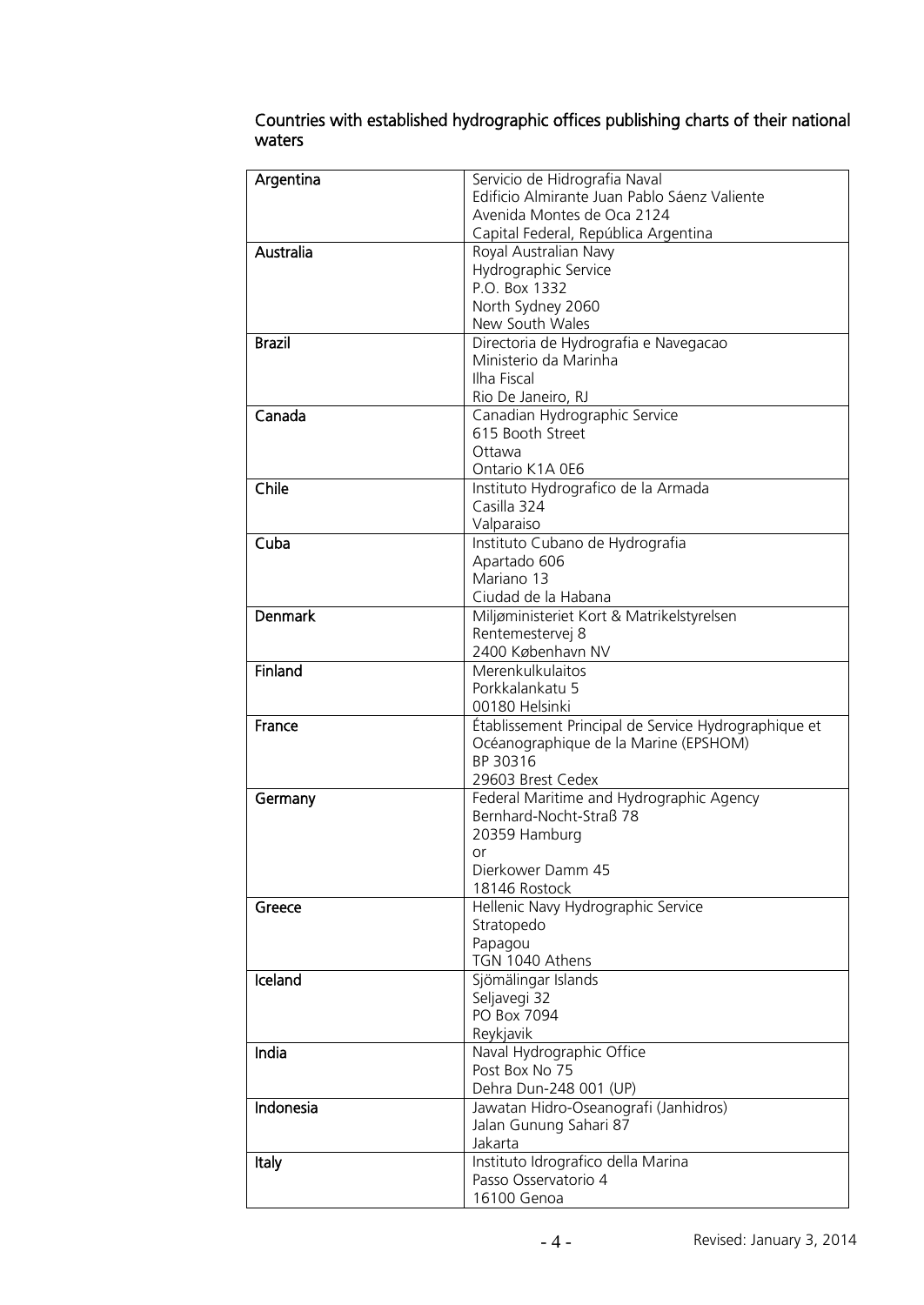## **Infosheet Lloyd's Register Foundation Information Centre** 71 Fenchurch Street **Lloyd's Register**  London Echdori<br>EC3M 4BS LC3M 4D3<br>United Kingdom Information Services<br>International yd's Register Foundat<br>ormation Centre<br>Fenchurch Street<br>Fenchurch Street<br>Idon<br>Ited Kingdom<br>-44 (0)20 7423 247:<br>Instinfo@Ir.org

TOSher

T: +44 (0)20 7423 2475 F: +44 (0)20 7423 2039 Fax: +44 (0)20 7423 2039 E: histinfo@lr.org www.lrfoundation.org.uk . . . . 0,20 . .25 205.<br>bistinfo@lr.org

Sugadhi



| Japan           | 5-3-1 Tsukiji                                                 |
|-----------------|---------------------------------------------------------------|
|                 | Chuo-ku                                                       |
|                 | Tokyo 104-0045                                                |
| Korea           | Dae Han Min Gug, Su Ro Gug                                    |
|                 | CPO Box No 1578                                               |
|                 | Ilhueng Building                                              |
|                 | $2^{nd}$ & $3^{rd}$ Floors                                    |
|                 | 126-4 GA, Chugmu-Ro                                           |
|                 | Jung-gu<br>Seoul                                              |
| Mexico          |                                                               |
|                 | Direccion General de Oceanographia y Senalamiento<br>Maritimo |
|                 | Secretaria de Marina                                          |
|                 | Mexico 1 DF Mexico                                            |
| The Netherlands | Dienst der Hydrografie                                        |
|                 | Postbus 90704                                                 |
|                 | 2509 LS Den Haag                                              |
| New Zealand     | Hydrographic Office                                           |
|                 | Royal New Zealand Navy                                        |
|                 | PO Box 33-341                                                 |
|                 | Takapuna - Auckland 9                                         |
| Norway          | <b>Statens Kartverk</b>                                       |
|                 | Serviceboks 15                                                |
|                 | 3504 Hønefoss                                                 |
| Pakistan        | Hydrographic Department                                       |
|                 | Naval Headquarters                                            |
|                 | Napier Barracks                                               |
|                 | Karachi                                                       |
| Peru            | La Dirección de Hidrografia y Navegación                      |
|                 | Av. Gamarra No 500                                            |
|                 | Chucuito                                                      |
|                 | Callao                                                        |
| Philippines     | Lawton Avenue                                                 |
|                 | Fort Andres Bonifacio 1201                                    |
| Poland          | Makati City<br>Biuro Hydrograficzne Marynarki                 |
|                 | Wojennej PRL, Gdynia 12                                       |
| Portugal        | Instituto Hidrográfico                                        |
|                 | Rua des Trinas 49                                             |
|                 | 1249-093 Lisboa                                               |
| Singapore       | 460 Alexandra Road                                            |
|                 | <b>PSA Building</b>                                           |
|                 | #18-00 Singapore 119963                                       |
| Spain           | Instituto Hidrográfico de la Marina                           |
|                 | Tolosa Latour No 1                                            |
|                 | Cadiz                                                         |
| Sweden          | Sjöfartsverket                                                |
|                 | Sjökartsavdelningen                                           |
|                 | Fack                                                          |
|                 | S-601 01 Norrköping                                           |
| Thailand        | Krom Uthoksat                                                 |
|                 | Bangkok                                                       |
| <b>Turkey</b>   | Seyir Hidrografi ve Osinografi Dairesi Baskanligi             |
|                 | 34805 Çubuklu                                                 |
|                 | Istanbul                                                      |
| <b>USA</b>      | NIMA/PA                                                       |
|                 | 4600 Sangamore Road                                           |
|                 | Bethesda                                                      |
|                 | MD 20816-5003                                                 |
|                 |                                                               |